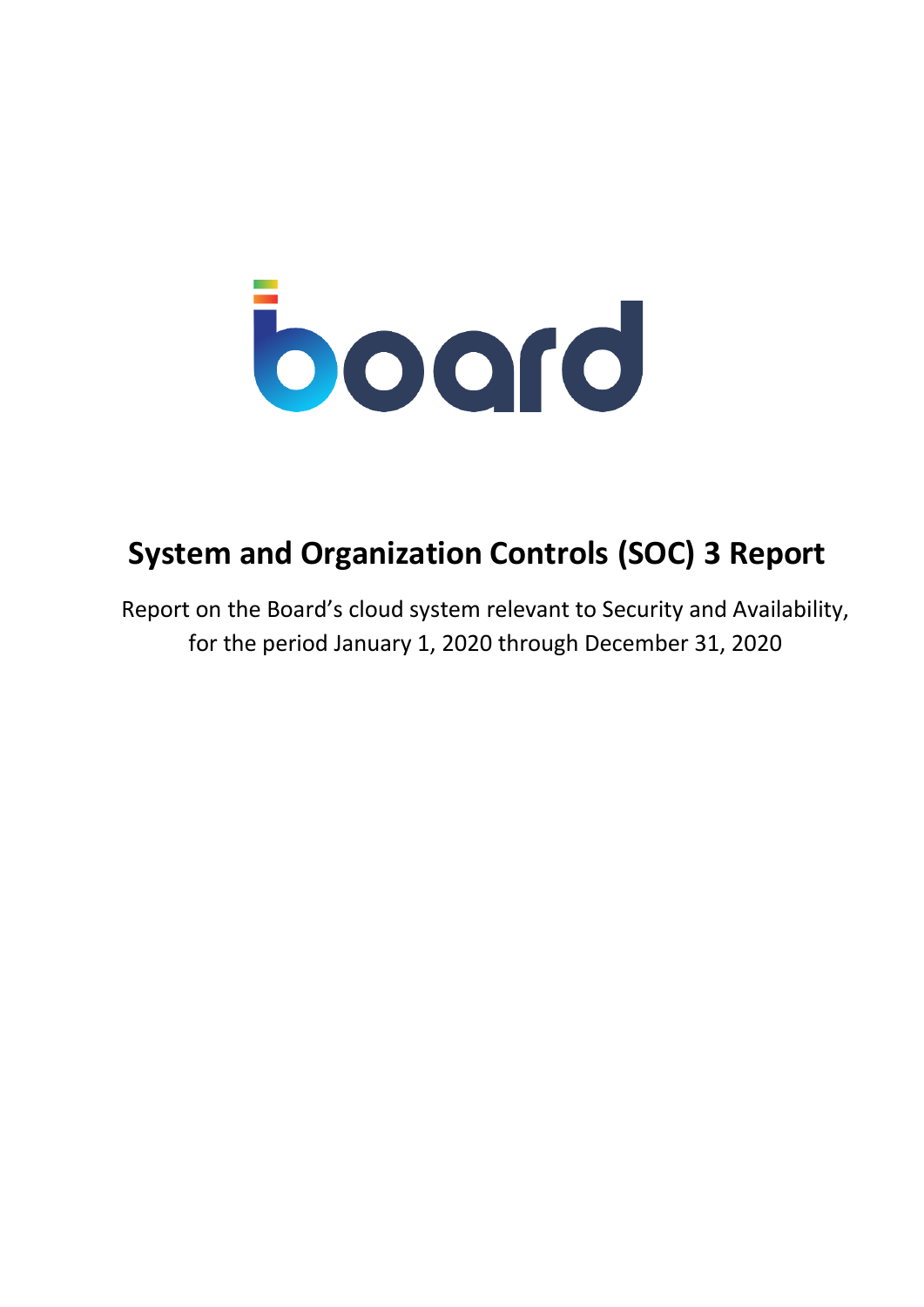# board

## **Contents**

| INDEPENDENT SERVICE AUDITOR'S ASSURANCE REPORT__________________________________<br>ATTACHMENT A: Board Service Organization's Description of the Boundaries of the Board | 3<br>6<br>$\overline{\mathbf{z}}$                                        |   |
|---------------------------------------------------------------------------------------------------------------------------------------------------------------------------|--------------------------------------------------------------------------|---|
|                                                                                                                                                                           |                                                                          |   |
|                                                                                                                                                                           |                                                                          | 8 |
|                                                                                                                                                                           | <b>BOARD SERVICE ORGANIZATION'S DESCRIPTION OF THE BOUNDARIES OF THE</b> |   |
|                                                                                                                                                                           |                                                                          | 9 |
|                                                                                                                                                                           | 9                                                                        |   |
|                                                                                                                                                                           | 9                                                                        |   |
|                                                                                                                                                                           | $\overline{\phantom{a}}$                                                 |   |
|                                                                                                                                                                           |                                                                          |   |
|                                                                                                                                                                           | 11                                                                       |   |
|                                                                                                                                                                           |                                                                          |   |
|                                                                                                                                                                           |                                                                          |   |
|                                                                                                                                                                           | 13                                                                       |   |
| ATTACHMENT B: Principle Service Commitments and System Requirements                                                                                                       | 14                                                                       |   |
| PRINCIPLE SERVICE COMMITMENTS AND SYSTEM REQUIREMENTS _______________                                                                                                     | 15                                                                       |   |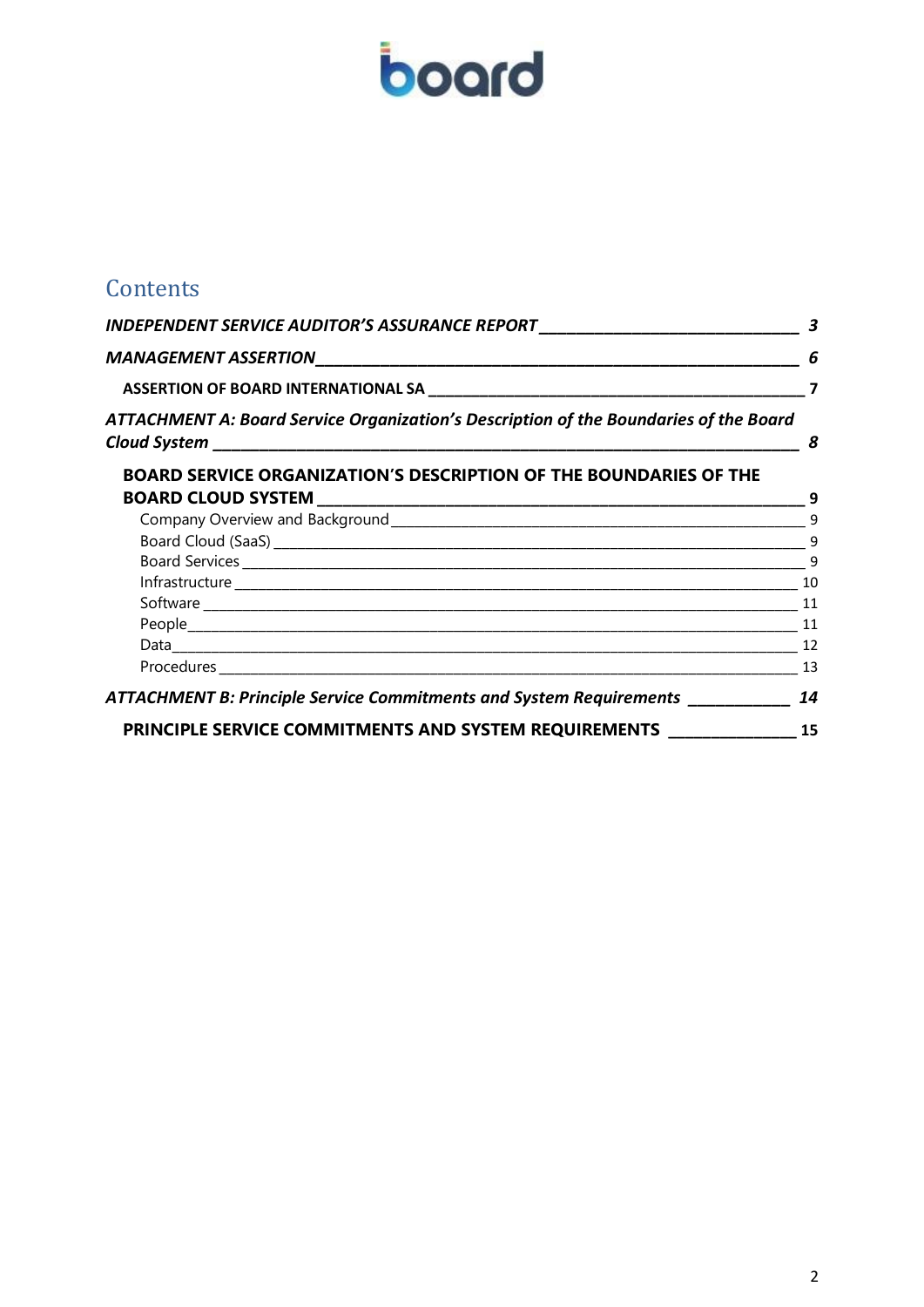

<span id="page-2-0"></span>**INDEPENDENT SERVICE AUDITOR'S ASSURANCE REPORT**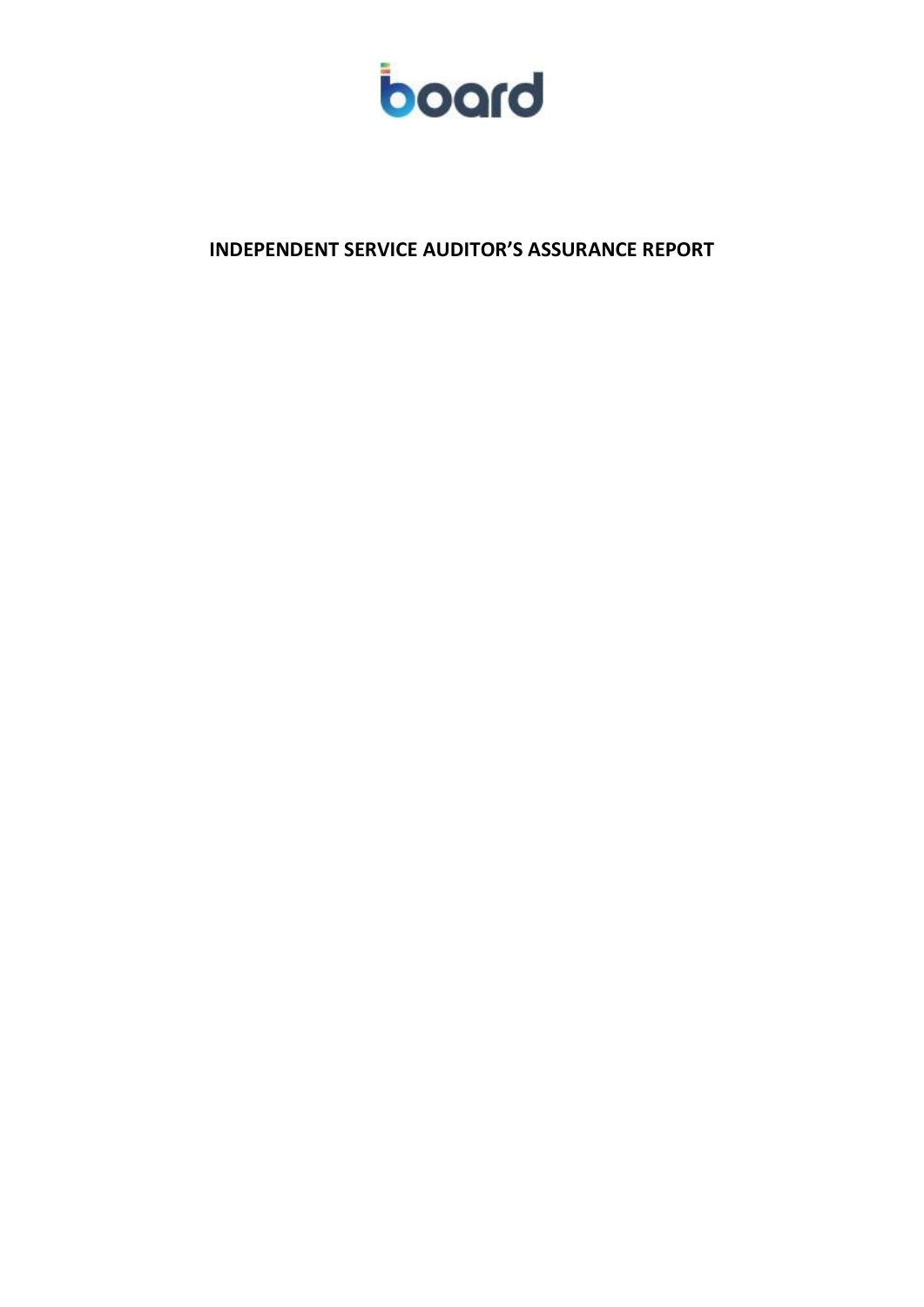

EY S.p.A. Via Meravigli, 12 20123 Milano

Tel: +39 02 722121 Fax: +39 02 722122037 ey.com

## **Independent Service Auditor's Assurance Report**

To the Board of Directors of Board International SA

We have examined the Board International SA Service Organization's (Board's) accompanying assertion titled "Assertion of Board International SA" (Assertion) that the controls within Board's Cloud System (system) were effective throughout the period January 1, 2020, to December 31, 2020, to provide reasonable assurance that Board's service commitments and system requirements were achieved based on the trust services criteria relevant to security and availability (applicable trust services criteria) set forth in TSP section 100, *2017 Trust Services Criteria for Security, Availability, Processing Integrity, Confidentiality, and Privacy (AICPA, Trust Services Criteria)*.

## **Service Organization's Responsibilities**

Board is responsible for its service commitments and system requirements and for designing, implementing, and operating effective controls within the system to provide reasonable assurance that Board's service commitments and system requirements were achieved. Board has also provided the accompanying Assertion about the effectiveness of controls within the system. When preparing its Assertion, Board is responsible for selecting, and identifying in its Assertion, the applicable trust service criteria and for having a reasonable basis for its Assertion by performing an assessment of the effectiveness of the controls within the system.

#### **Service Auditor's Responsibilities**

Our responsibility is to express an opinion, based on our examination, on whether management's Assertion that controls within the system were effective throughout the period to provide reasonable assurance that the service organization's service commitments and system requirements were achieved based on the applicable trust services criteria. Our examination was conducted in accordance with attestation standards established by the American Institute of Certified Public Accountants. Our examination was also performed in accordance with International Standard on Assurance Engagement (ISAE) 3000 issued by the International Auditing and Assurance Standards Board (IAASB). Those standards require that we plan and perform our examination to obtain reasonable assurance about whether management's Assertion is fairly stated, in all material respects. We believe that the evidence we obtained is sufficient and appropriate to provide a reasonable basis for our opinion.

Our examination included:

- Obtaining an understanding of the system and the service organization's service commitments and system requirements;
- Assessing the risks that controls were not effective to achieve Board's service commitments and system requirements based on the applicable trust services criteria;
- Performing procedures to obtain evidence about whether controls within the system were effective to achieve Board's service commitments and system requirements based the applicable trust services criteria.

Our examination also included performing such other procedures as we considered necessary in the circumstances.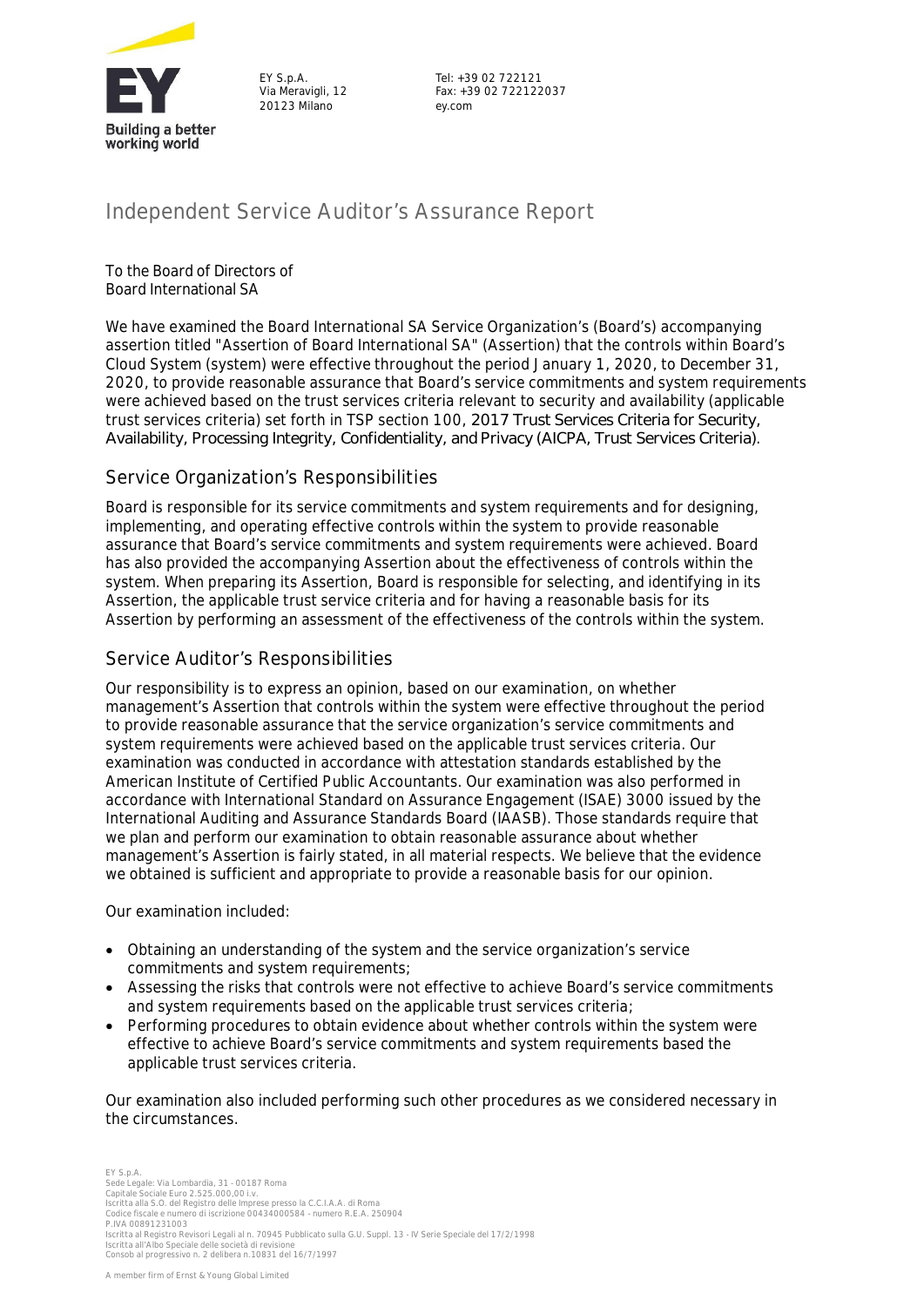

## **Service auditor's independence and quality control**

We have complied with the independence and other ethical requirements set forth in the Preface: Applicable to All Members and Part 1 – Members in Public Practice of the Code of Professional Conduct established by the AICPA and applied the AICPA's Statements on Quality Control Standards.

We have also complied with the independence and other ethical requirements of the Code of Ethics for Professional Accountants issued by the International Ethics Standards Board for Accountants, which is founded on the fundamental principles of integrity, objectivity, professional competence and due care, confidentiality and professional behavior.

The firm applies International Standard on Quality Control 1 and accordingly maintains a comprehensive system of quality control including documented policies and procedures regarding compliance with ethical requirements, professional standards and applicable legal and regulatory requirements.

#### **Inherent Limitations**

There are inherent limitations in the effectiveness of any system of internal control, including the possibility of human error and the circumvention of controls.

Because of their nature, controls may not always operate effectively to provide reasonable assurance that the service organization's service commitments and system requirements were achieved based on the applicable trust services criteria. Also, the projection to the future of any conclusions about the effectiveness of controls is subject to the risk that controls may become inadequate because of changes in conditions or that the degree of compliance with the policies or procedures may deteriorate.

## **Opinion**

In our opinion, management's Assertion that the controls within Board's Cloud System were effective throughout the period January 1, 2020, to December 31, 2020, to provide reasonable assurance that Board's service commitments and system requirements were achieved based on the applicable trust services criteria is fairly stated, in all material respects.

EY S.p.A.

 $1$  S.p.  $\beta$ .

Milan, Italy March 19, 2021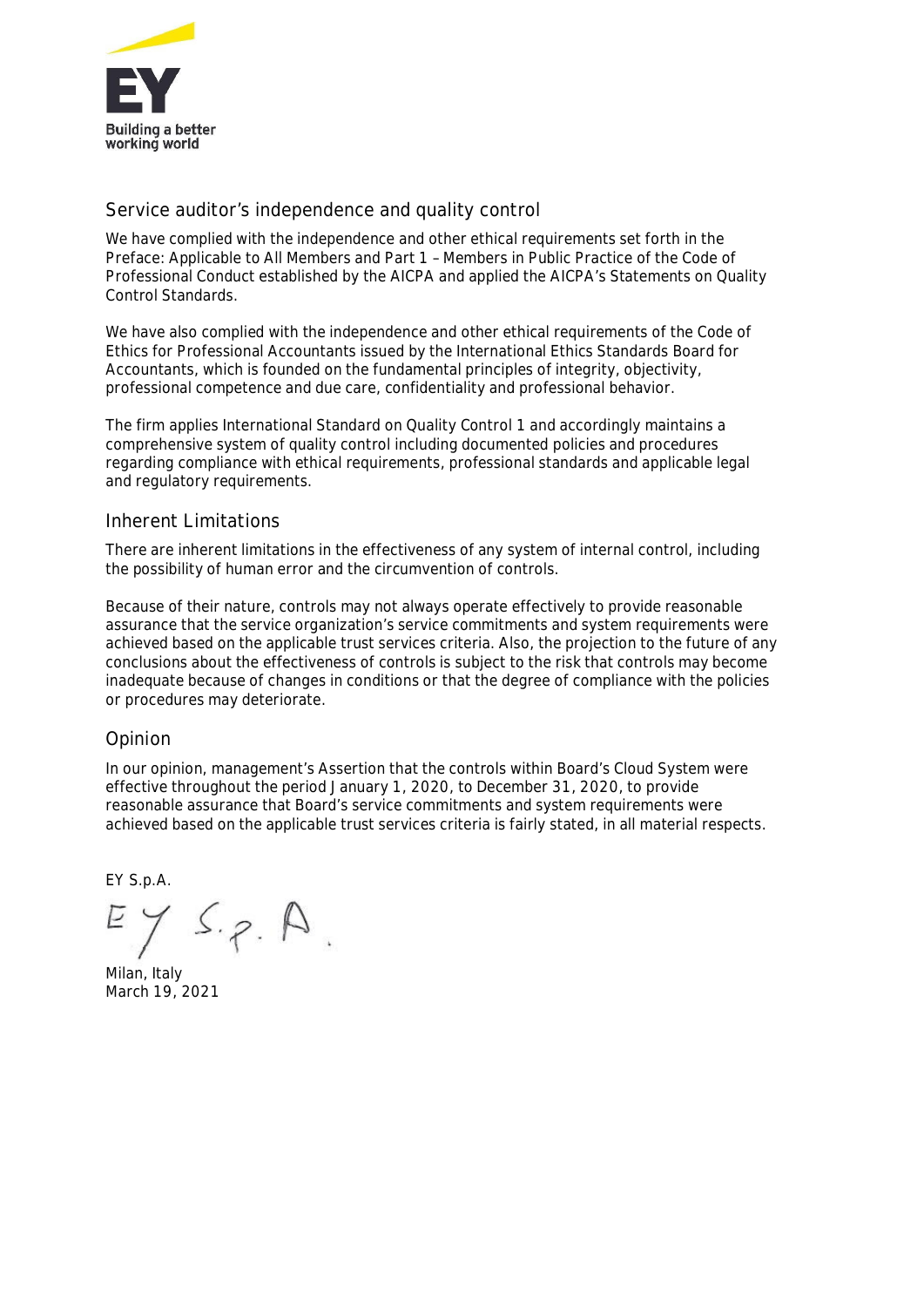

<span id="page-5-0"></span>**MANAGEMENT ASSERTION**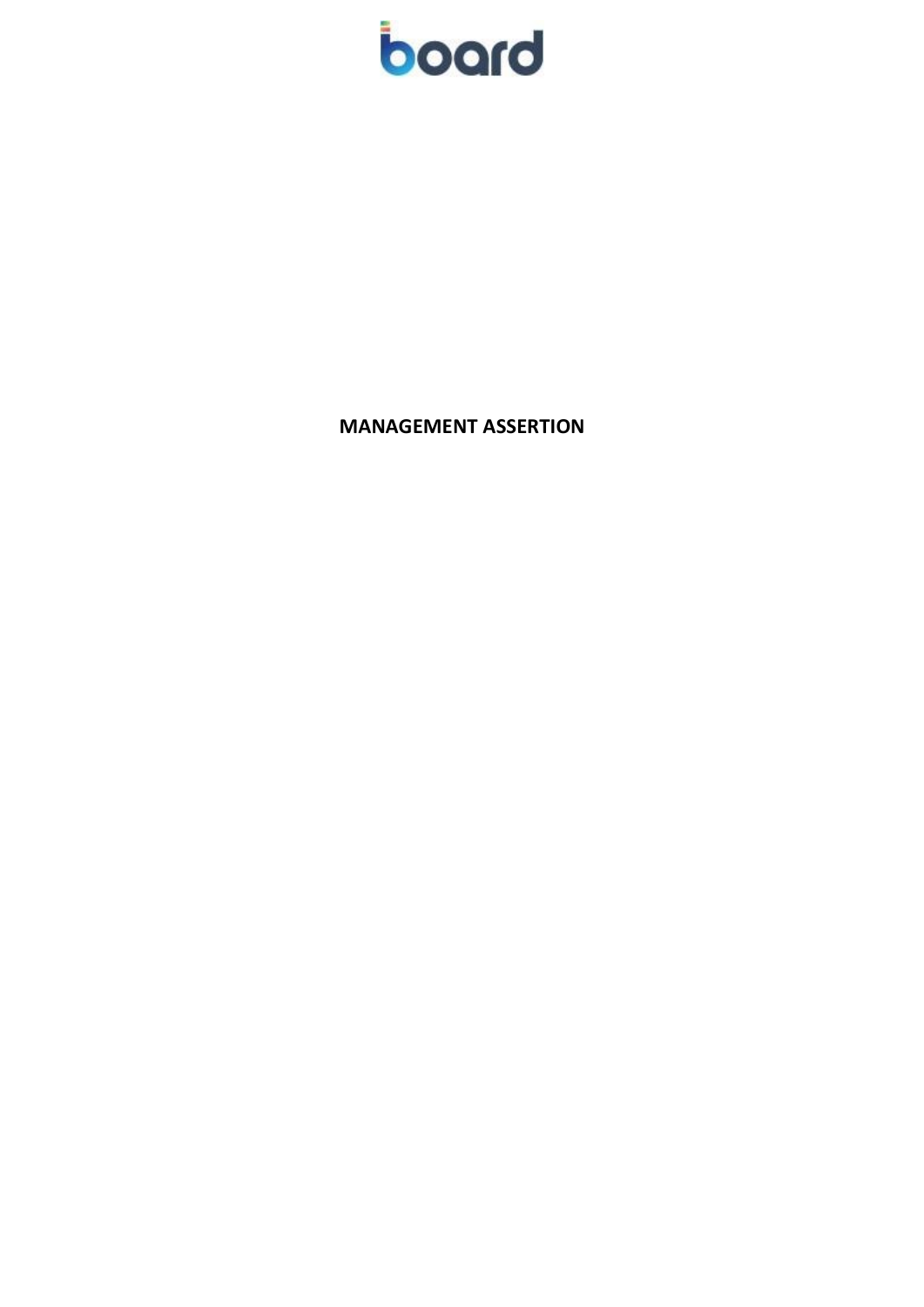

## ASSERTION OF BOARD INTERNATIONAL SA

<span id="page-6-0"></span>We are responsible for designing, implementing, operating, and maintaining effective controls within Board International SA Service Organization's (Board's) Board Cloud System (system) throughout the period January 1, 2020 to December 31, 2020, to provide reasonable assurance that Board's service commitments and system requirements relevant to security and availability were achieved. Our description of the boundaries of the system is presented in [attachment A](https://live.atlas.ey.com/#document/480733/SL_89807461-480733?pref=20011/9/147&crumb=6/C_25861177/C_25861493/C_149331252) and identifies the aspects of the system covered by our assertion.

We have performed an evaluation of the effectiveness of the controls within the system throughout the period January 1, 2020 to December 31, 2020, to provide reasonable assurance that Board's service commitments and system requirements were achieved based on the trust services criteria relevant to security and availability (applicable trust services criteria) set forth in [TSP section 100,](https://live.atlas.ey.com/#document/482499?pref=20011/9/147&crumb=6/C_25861177/C_25861493/C_149331252/480733) *2017 Trust Services Criteria for Security, Availability, Processing Integrity, Confidentiality, and Privacy (AICPA, Trust Services Criteria).*

Board's objectives for the system in applying the applicable trust services criteria are embodied in its service commitments and system requirements relevant to the applicable trust services criteria. The principal service commitments and system requirements related to the applicable trust services criteria are presented in [attachment B.](https://live.atlas.ey.com/#document/480733/SL_89807488-480733?pref=20011/9/147&crumb=6/C_25861177/C_25861493/C_149331252)

There are inherent limitations in any system of internal control, including the possibility of human error and the circumvention of controls. Because of these inherent limitations, a service organization may achieve reasonable, but not absolute, assurance that its service commitments and system requirements are achieved.

We assert that the controls within the system were effective throughout the period January 1, 2020 to December 31, 2020, to provide reasonable assurance that Board's service commitments and system requirements were achieved based on the applicable trust services criteria.

*March 19, 2021*

**Board International SA**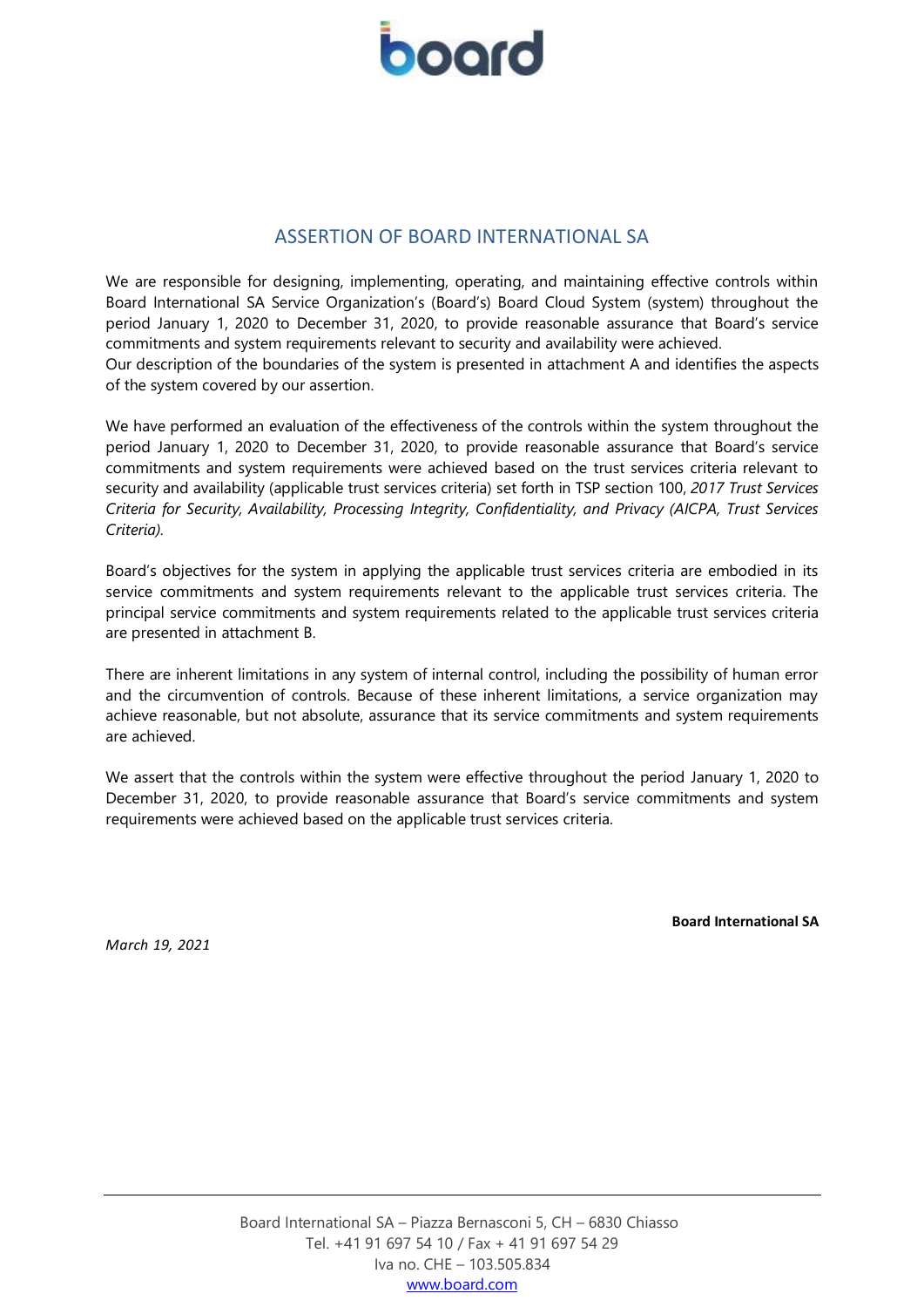

<span id="page-7-0"></span>**ATTACHMENT A: Board Service Organization's Description of the Boundaries of the Board Cloud System**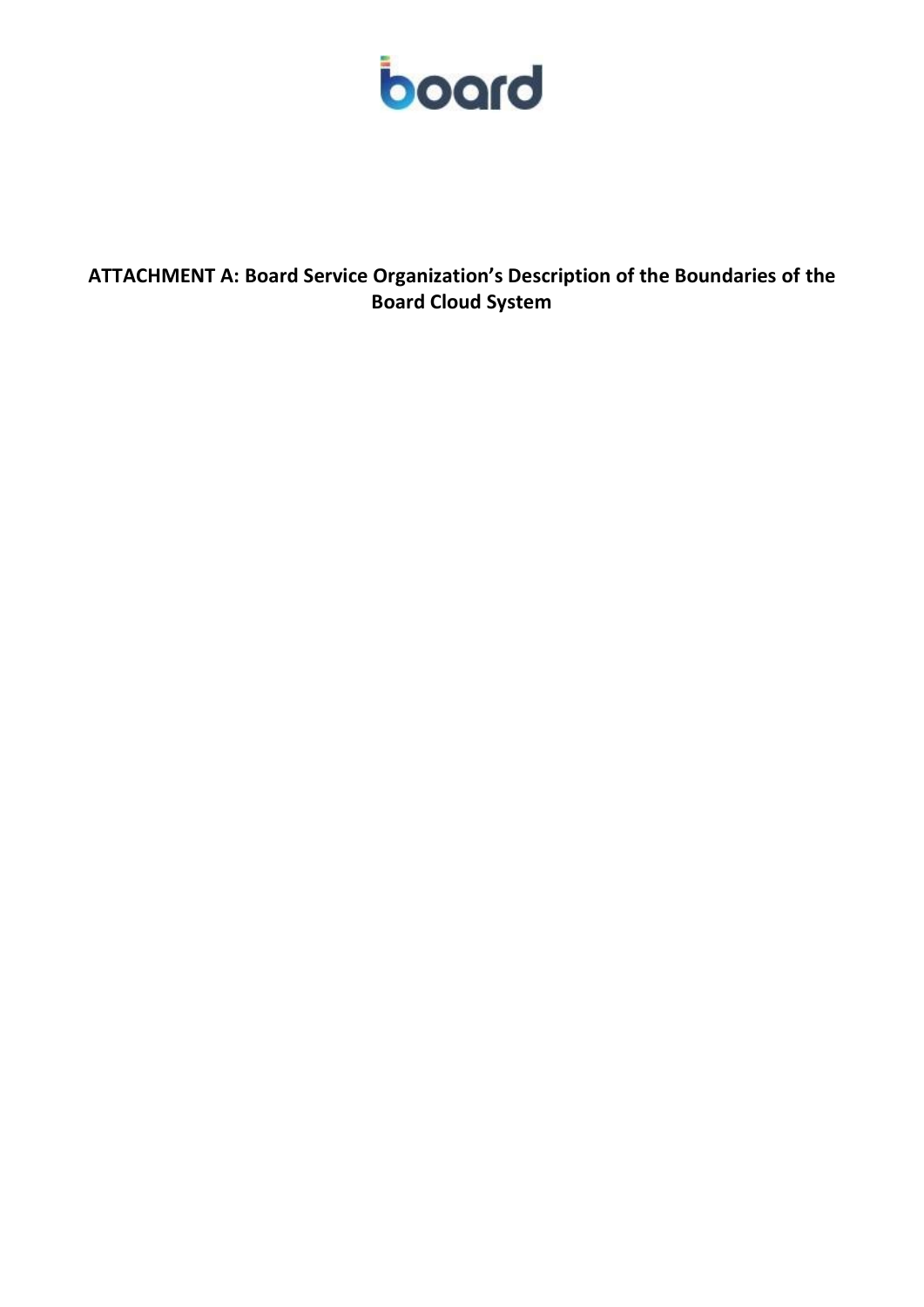

## <span id="page-8-0"></span>BOARD SERVICE ORGANIZATION'S DESCRIPTION OF THE BOUNDARIES OF THE BOARD CLOUD SYSTEM

## <span id="page-8-1"></span>Company Overview and Background

Board International SA ("Board" or the "Company"), founded in 1994, provides a software to support the decision-making processes of any corporate function and industrial sector. Board offers its all-in-one platform both on premise and as a Software-as-a-service (SaaS), unifying in a single software platform the functions of modelling and analysis of data typical of "Business intelligence", Planning and Predictive Analytics. The SaaS solution is flexible, scalable and secure, and it is backed by Microsoft Azure. With Board, customers can analyse, simulate, plan and forecast, taking advantage of a highly customizable software platform.

## <span id="page-8-2"></span>Board Cloud (SaaS)

Board Cloud is a SaaS (Software as a Service) version of the Board platform. Powered by Microsoft Azure, Board Cloud reduces both setup time and maintenance overheads of your BI, EPM and Predictive Analytics applications by offering world-class security, reliability, scalability and performance.

Board Cloud's globally spanning infrastructure supports enterprise level rollouts by providing robust levels of integration with various systems such as ERP, CRM, Cloud applications, and Data Warehouse.

Board Cloud provides one (or more) production environment(s) with the possibility to activate one or more Sandbox environments for use as Development, User Acceptance Test, Pre-production instances depending on Customer's project requirements and policies. Access to a Cloud Administration portal is also given to each Board Cloud customer enabling them to be fully self-sufficient with regards to administering and managing their Board Cloud environment.

Board Cloud helps companies deploy global rollouts by assisting organizations in the following areas:

- Simplifying business models
- Standardizing global processes
- Deploying across an industry standardized platform and interfacing technologies.

Board Cloud is available in different languages, such as English, French, German, Spanish, Italian, Chinese, Japanese. Moreover, Board's translation mechanism enabling users from different countries to see the same application dimensions and measures in a language familiar to themselves.

User access to Board Cloud is easily achieved through all common Web Browsers from different kinds of devices (tablets, notepad, smartphones etc.), using a secure, encrypted HTTPS connection.

Board Cloud enables seamless connections to On-premise, Hybrid and Cloud data sources through its industry leading connectivity technology without the need for complex configuration on Customer source systems.

## <span id="page-8-3"></span>Board Services

Board provides services to its customers through two main departments: The Technical Support department and the Professional Services department. The Technical Support team delivers support services strictly related to the use of the Board technology, how it is configured in the customer's environment and how it can be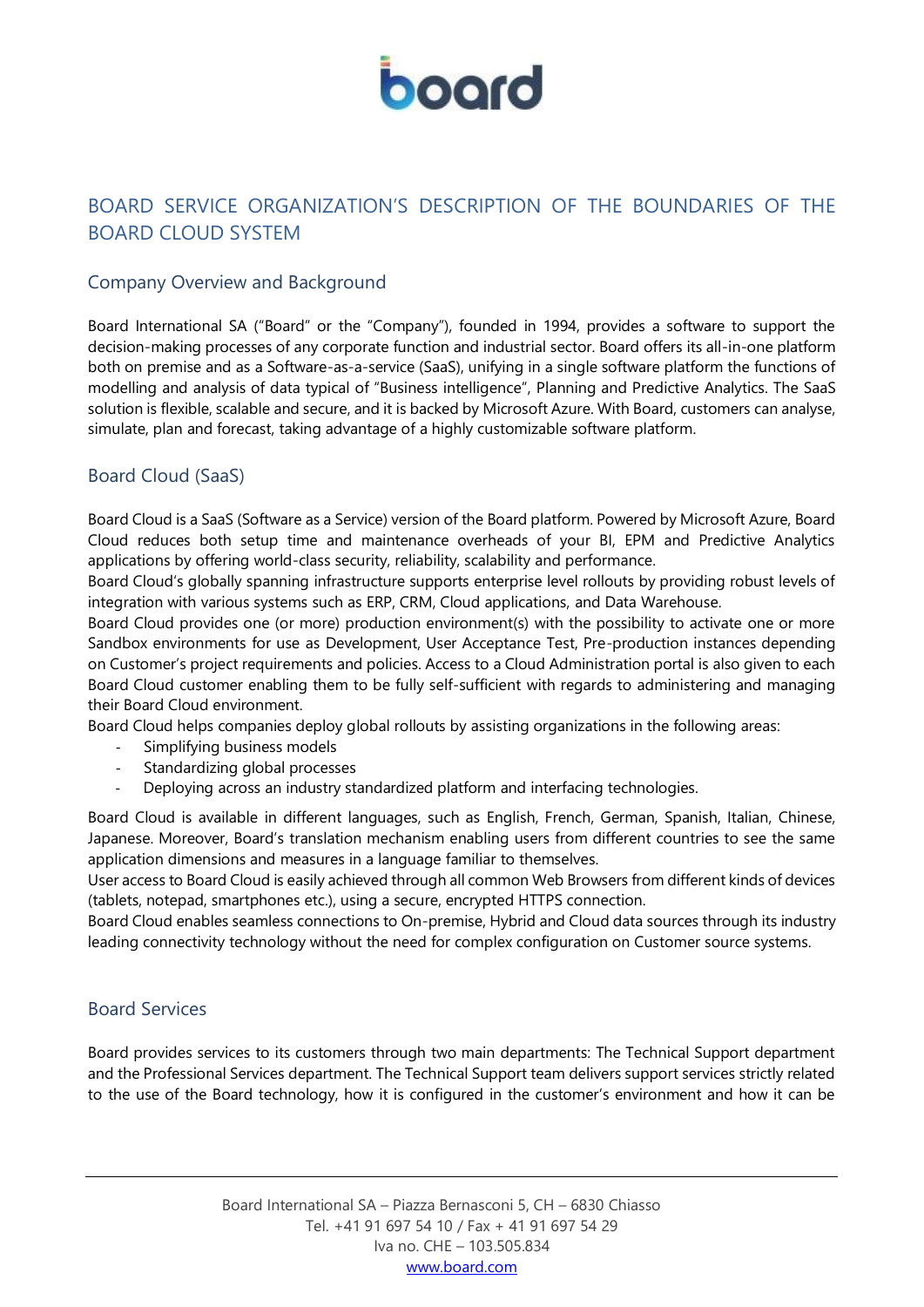

optimized for the specific customer's application. The team is made of technicians and engineers that generally liaise with the customer's IT personnel on technical matters of integration and optimization.

The Professional Services team delivers consulting services relating to the business application the customer requires. This team is made of functional consultants and domain experts that help customers in translating their functional requirements in Board analytical applications. The team also delivers, through a Quality Assurance process, the implementation of Board solutions that are fit for purpose, performing under all conditions, in a secure and reliable manner.

#### <span id="page-9-0"></span>Infrastructure

Board Cloud relies on MS Azure services and Data Centers. Microsoft's data centers are designed to provide high level of availability to meet SLAs and customer service needs. Microsoft's global data center portfolio enables you to provide the right data center capacity at the right time to meet the specific daily service needs. The clear and successful cloud strategy of Microsoft with its strong orientation to serve the enterprise and government markets were key decision factors for Board. The choice of exclusively using MS Azure has been carefully evaluated in all its aspects (from quality, robustness and performance of the services to global coverage and financial stability of the supplier) and is deemed as a competitive advantage to serve the enterprise target market of Board.

The Board Cloud architecture has been designed with the objective of creating a highly secure, reliable, scalable and flexible environment for Board and its customers.

The main components of the Board Cloud network architecture are:

- the monitoring network: a "super network" used by monitoring tools to constantly control the health of each single customer's end-point.
- the data-center network which embraces all Board customer's services residing in a given data center and allows to manage in an efficient and secure manner all software services, virtual machines, storage services, sub-networks of that data-center.
- the customer's sub V-Net which is a segregated sub-network that isolates each customer from one another.

Within each sub V-Net, customers have dedicated services: micro-services, web-apps, data services, virtual machines, storage areas. This architecture approach provides the following benefits:

- Security: Complete separation ensuring isolation of all customers' data.
- Reliability: The performance of one customers' instance will never be impacted by activity on another Board Cloud Customer.
- Geographic redundancy: All customer data is replicated across a Primary and Secondary Azure data center offering failover in the event of a major outage at the primary DC.
- Version Isolation: Customers can upgrade their Cloud instance when they need it independent of all other customer upgrade activity.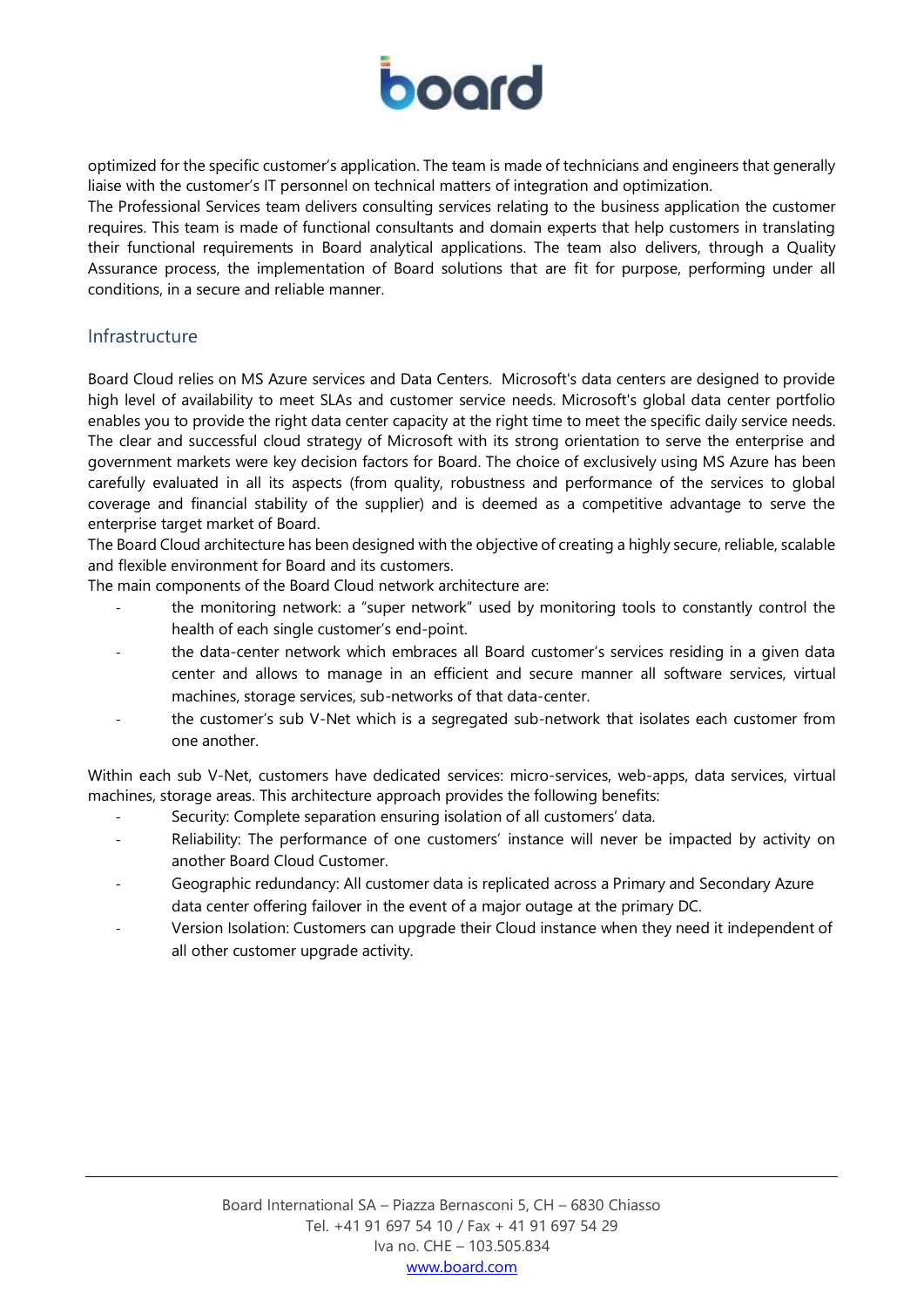

## <span id="page-10-0"></span>Software

The Board platform is a set of tightly integrated software programs designed for the development and rollout of BI and EPM solutions.

The Board software is fully developed using modern programming languages such as C# and TypeScript and based on the Microsoft ".Net" Framework. It adopts the highest industry standards for the security layers of the platform in order to grant the highest levels of security for authentication and encryption.

The platform architecture is made of several layers: a back-end layer with a multidimensional database engine, a data processing engine for aggregations, transformations and simulations, and finally a front-end layer for data presentation and user interactions.

The multidimensional database engine allows to load data from multiple sources and consolidate it into a unified data-model. The database engine uses in-memory computing and MPP (massive parallel-processing) capabilities to deliver high performance on analytical queries over very large amounts of data. The "Rules" and "DataFlow" engines allow to transform data and calculate new data for implementing business models with aggregations, allocations, statistical forecast and data-mining algorithms. The Board platform also includes a presentation layer, the "Capsules" environment, that allows to build visual representations of data with tables, charts, gauges and a variety of interactive objects. Capsules can be used to create reports, dashboards or complex analytical applications deployed to hundreds or thousands of business users, business analysts and decision makers. The presentation layer is a Single-Page Application built on HTML5 that can be accessed from any modern browser running on desktops, laptops, tablets and smartphones.

## <span id="page-10-1"></span>People

Board has designed the organizational structure to provide quality service and accountability in support of Board's mission.

Board people are strongly committed in achieving the Company objectives, and the organizational structure support the activities for achieving the planned goals.

Board operations are highly specialized and require the ability to adapt to changes in the industry and best practices.

The Senior Management is an active participant in day-to-day operations. Organizational charts are in place to communicate key roles, responsibilities, and appropriate lines of reporting to personnel, in particular for the employees involved in the design, development, implementation, operation, maintenance, and monitoring of the Board applications and infrastructure that supports the System.

The Board staff provides support for the above services in each of the following functional areas:

- Chief Technology Officer (CTO) plans the development of Board Product and Board Cloud Services, deciding the priorities, according to Firm management, the resources, the budgets and the goals of the Firm. The CTO collaborates with the responsible of the user functions to define the automatization of information systems. He has the responsibility to maintain the standards of information security.
- Research & Development Team (R&D) responsible for design and delivery of the product roadmap, secure and stable applications and incident and bug resolution. The R&D Team is responsible for change management, monitoring for issues and events, delivering a responsive system that fully complies with the functional specification.
- Cloud Operations Team responsible for the architecture of the Services across the MS Azure environment, deployment in cloud environments and for the design and implementation of adequate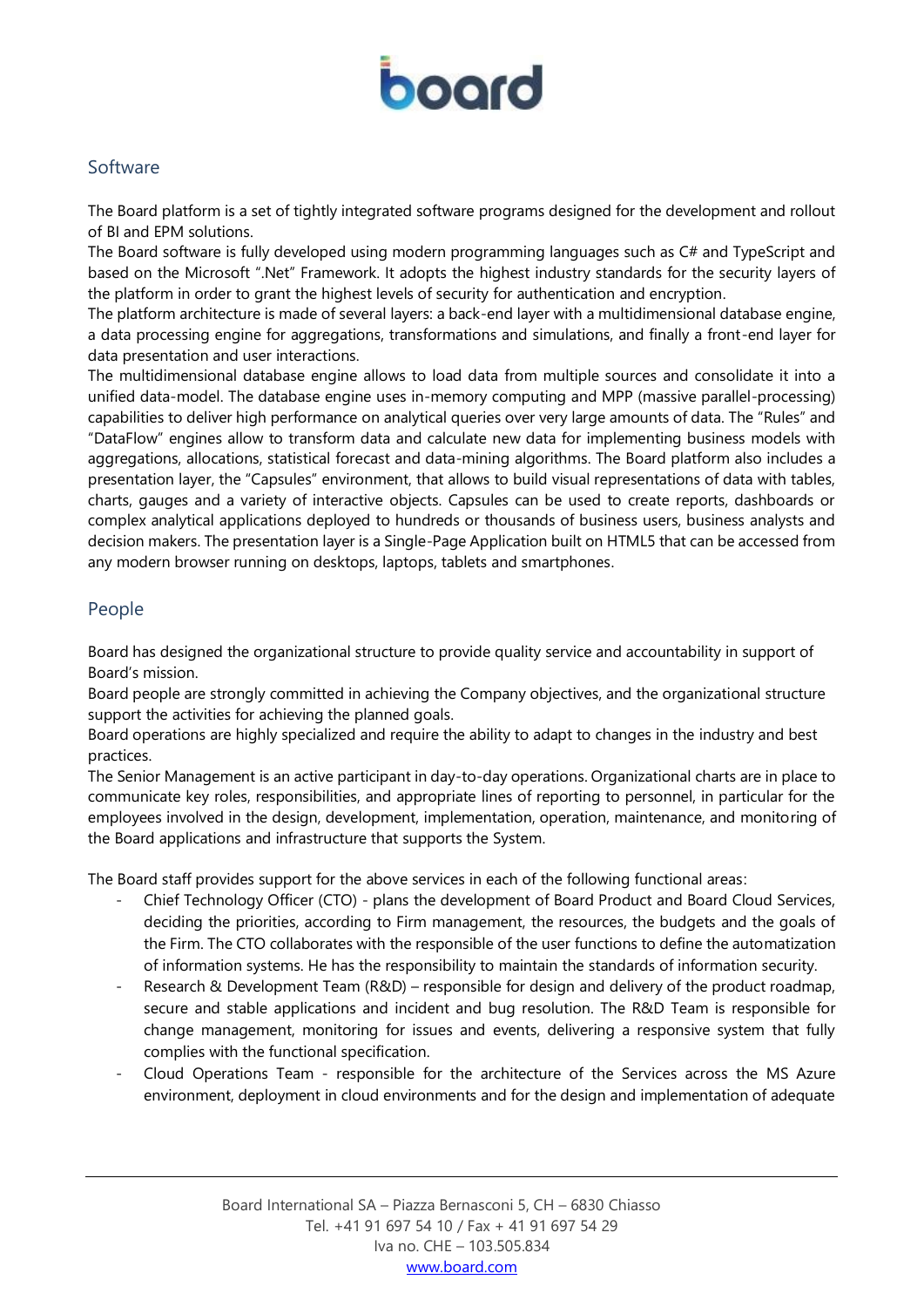

and appropriate measures for ensuring that security and confidentiality requirements are met. The team is in charge to cloud adoption plans, cloud application design, cloud management and monitoring.

- System Administrator responsible for the effective provisioning, installation/configuration, operation and maintenance of system hardware and software relevant to the system. The system and information owners are responsible for ensuring that proper controls are in place to address integrity, confidentiality and availability of the IT Systems and data they own.
- Support Team serves customers by providing product and services information that includes resolving product and service issues.

Integrity and ethical values, as well as the way they are communicated, monitored and enforced in business activities, are fundamental elements of the Board's control environment and vision that influence the design, administration and monitoring of key processes.

The expectations of the Company concerning integrity and ethical values are reaffirmed by Senior Management who highlight the importance of an ethical right behavior.

This responsibility is characterized and reflected in the Board "Code of Ethics".

Board requires employees and suppliers to formally adhere to the requirements of Board Code of Ethics and transparency.

Board is committed to ensuring a positive, constructive and dynamic working environment that supports the heterogeneity of people and their talents, opinions and points of view, guaranteeing equal opportunities for all based on the principles of impartiality and meritocracy.

The Company follows a structured on-Boarding process to assist new employees as they become familiar with tools, processes, systems, policies and procedures. During the on-Boarding, the new employees are informed about the commitment of Board to information security and privacy.

All employees are trained and tested on a Continuous Security Program that creates awareness and builds a culture of Information Security. The Information Security training includes, but is not limited to, the following topics: general security concepts, information classification, email and phishing attacks, social engineering threats, secure coding, vulnerabilities testing.

## <span id="page-11-0"></span>Data

The Customer is the exclusive owner of the Customer Data loaded on the System and Board does not process customer's data. Cloud Operations team does not have access to customer data except with the prior written consent/authorization of the Customer.

Physical and logical access to customer's systems containing customer data is limited to the support personnel required to have such access.

The Company evaluates data as an important asset and protects it according to the security requirements setout by both law and international standards.

Board is actively involved in protecting information asset and addressed the key pillars of information security (i.e. confidentiality, integrity and availability) in managing both internal data and information received by or produced for Third Parties.

Regarding the customer information, Board is committed in processing only the information needed for the service delivered (e.g. service provisioning, professional services, etc.) and retaining them for the period needed for managing the entire related process.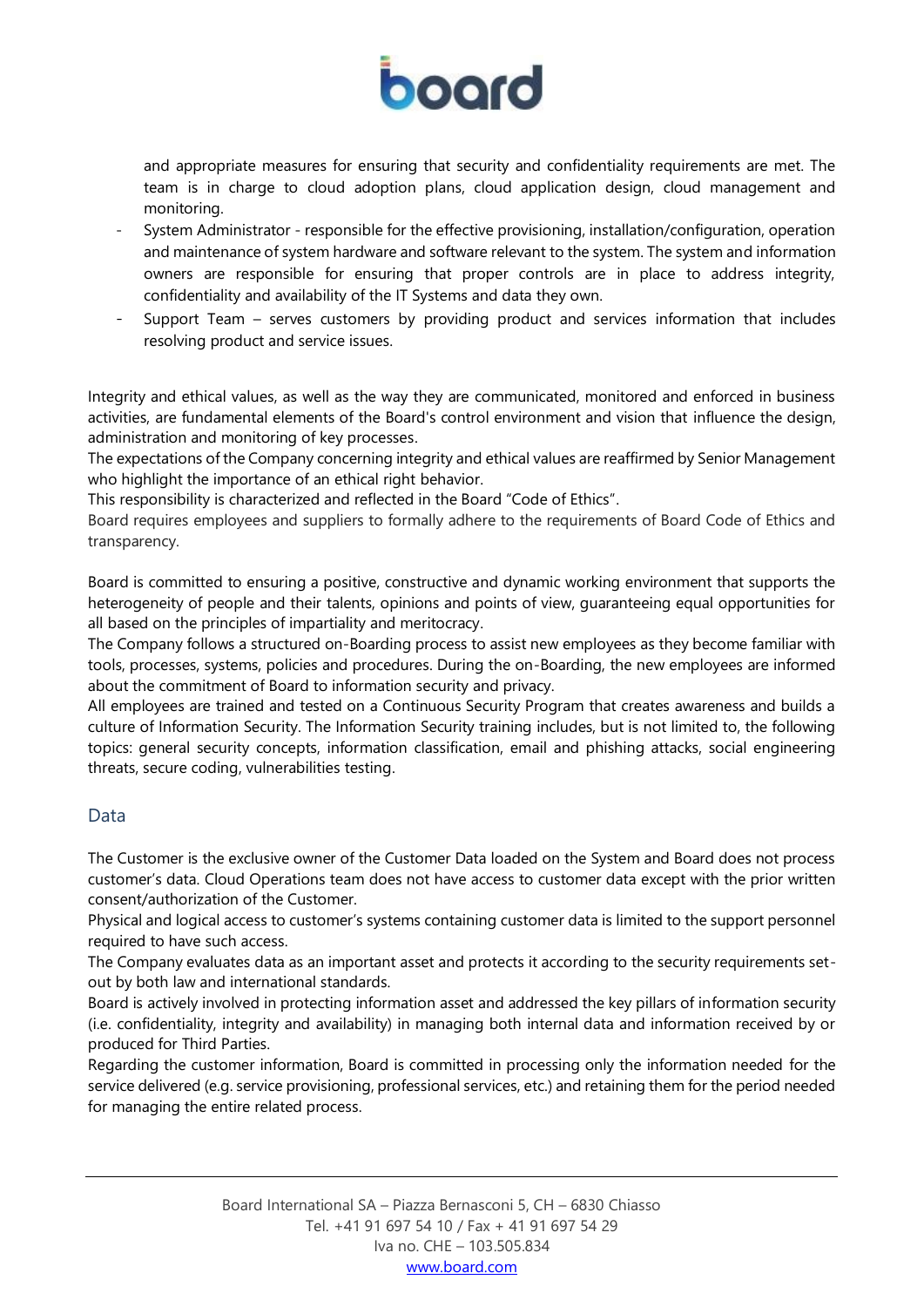

## <span id="page-12-0"></span>Procedures

Policies and procedures have been developed by Board to formally define its risk management posture and establishes its internal control system. The overall system is managed by each department's Key Responsible supported by the Compliance Officer.

All policies are kept up to date, reviewed and approved on an annual basis, or more frequently as necessary (for example, based on an updated risk assessment).

Board has developed a wide Information Security Management Framework for Board Cloud Services aligned with the ISO/IEC 27001, with defined key role and responsibilities. The Information Security Officer (ISO) has overall responsibility for Board's security framework.

Included in the framework are policies, standards and procedural documentation relating to security and availability of information and information systems.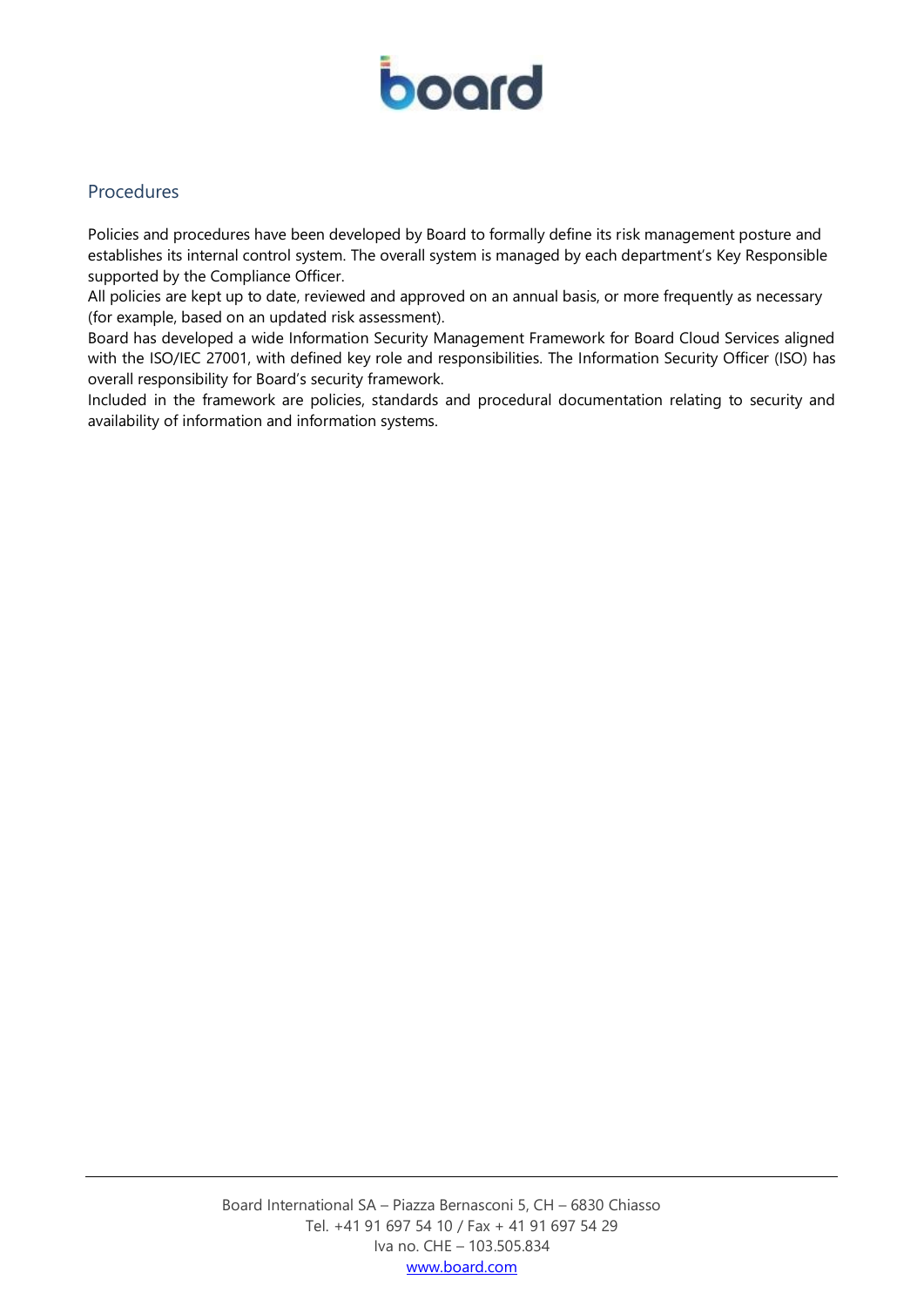

<span id="page-13-0"></span>**ATTACHMENT B: Principle Service Commitments and System Requirements**